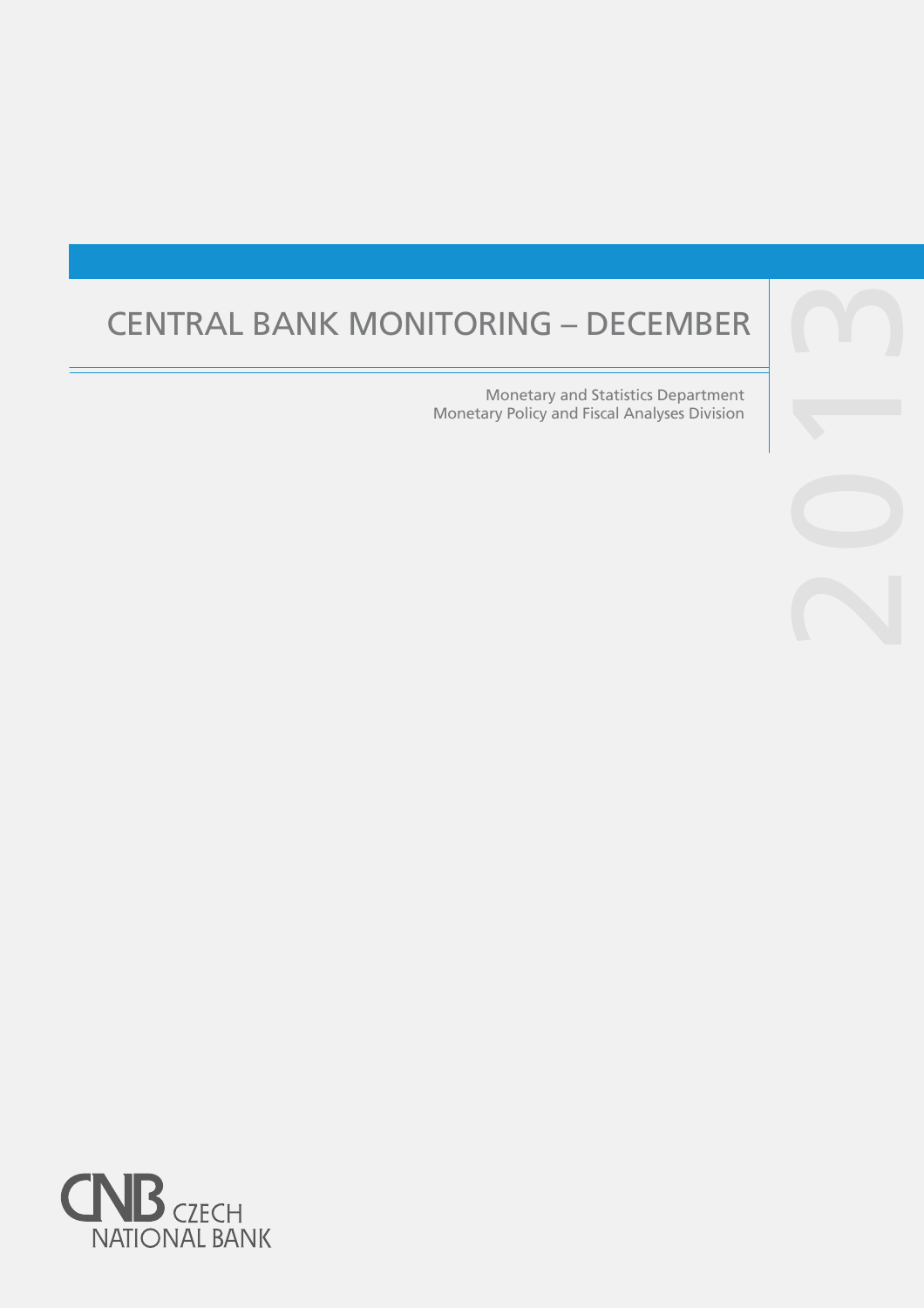# **In this issue**

*Macroeconomic developments in the USA lagged behind expectations and the euro area data confirmed the fragility of the euro area economy recovery. The ECB surprisingly lowered interest rates in November. The financial markets are concentrating on information regarding the potential tapering of quantitative easing by the US central bank. However, the tone of incoming FOMC Chairwoman Janet L. Yellen's presentation before the Senate Banking Committee was "dovish". The Hungarian central bank continued lowering its rates in line with financial market expectations. The monetary policy rates of the other central banks under review remained unchanged. The current* Spotlight *focuses on inflation expectations and their role in central bank monetary policy. Our* Selected Speech *is by Peter Praet from the ECB, who deals with the heterogeneity of households' responses to changes in monetary policy settings.*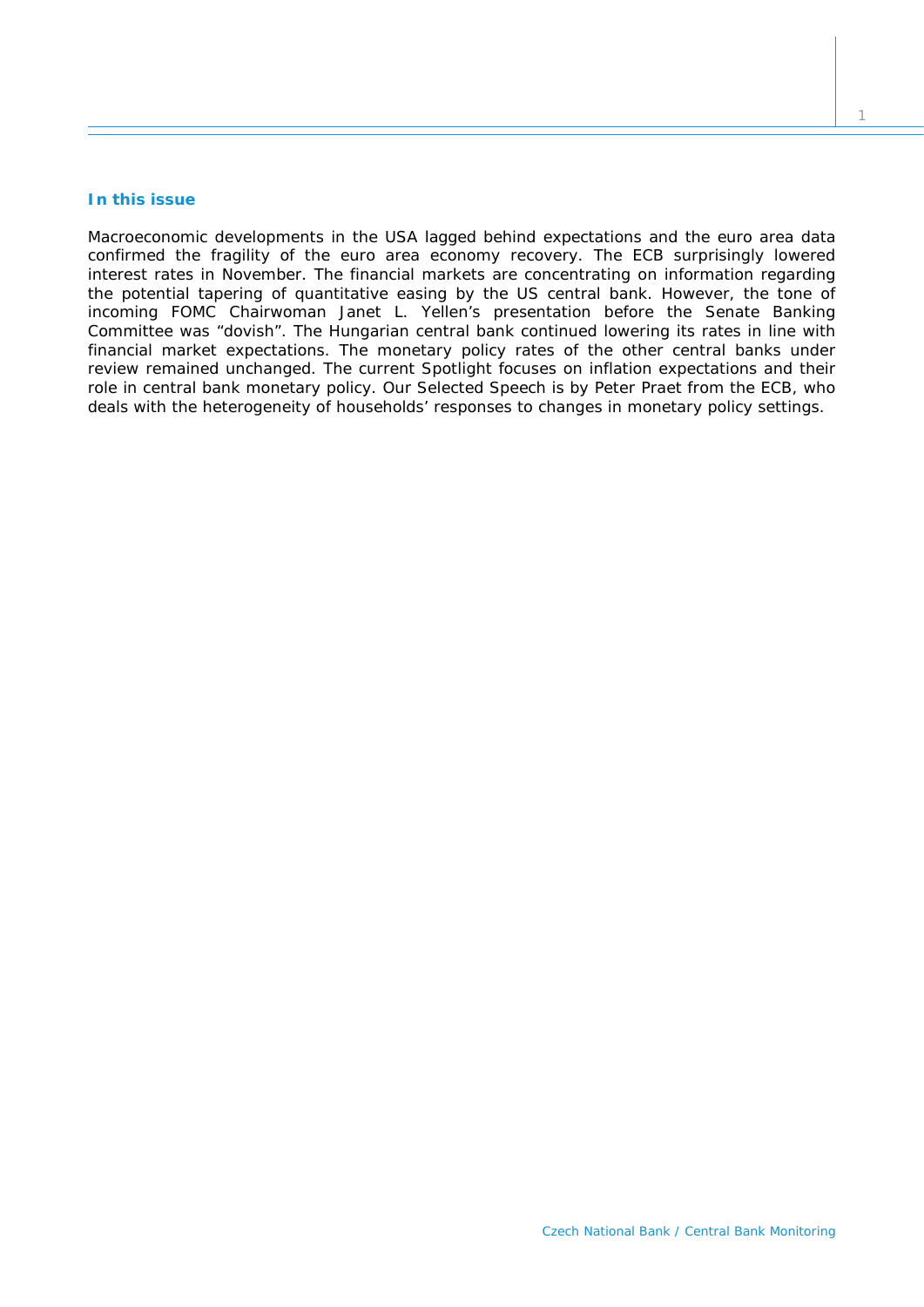# **1. LATEST MONETARY POLICY DEVELOPMENTS AT SELECTED CENTRAL BANKS**

| Key central banks of the Euro-Atlantic area |  |                 |                |  |  |
|---------------------------------------------|--|-----------------|----------------|--|--|
|                                             |  | Euro area (ECB) | <b>USA (Fe</b> |  |  |

|                                                                                                                                                                                                                 | Euro area (ECB)                               | <b>USA (Fed)</b>                                                                                            | <b>United Kingdom (BoE)</b>                               |  |
|-----------------------------------------------------------------------------------------------------------------------------------------------------------------------------------------------------------------|-----------------------------------------------|-------------------------------------------------------------------------------------------------------------|-----------------------------------------------------------|--|
| $< 2\%$ <sup>1</sup><br><b>Inflation target</b>                                                                                                                                                                 |                                               | $< 2\%^{2}$                                                                                                 | 2%                                                        |  |
| <b>MP</b> meetings<br>(rate changes)                                                                                                                                                                            | 2 Oct (0.00)<br>7 Nov (-0.25)<br>5 Dec (0.00) | 17-18 Sep (0.00)<br>29-30 Oct (0.00)                                                                        | 9-10 Oct (0.00)<br>$6 - 7$ Nov $(0.00)$<br>4-5 Dec (0.00) |  |
| <b>Current basic rate</b>                                                                                                                                                                                       | 0.25%                                         | $0 - 0.25%$                                                                                                 | 0.50%                                                     |  |
| <b>Latest inflation</b>                                                                                                                                                                                         | 0.9% (Nov 2013) <sup>3</sup>                  | 1.0% (Oct 2013)                                                                                             | 2.2% (Oct 2013)                                           |  |
| <b>Expected MP meetings</b>                                                                                                                                                                                     | 9 Jan<br>6 Feb<br>6 Mar                       | 17-18 Dec<br>28-29 Jan                                                                                      | $8-9$ Jan<br>$5-6$ Feb<br>5-6 Mar                         |  |
| Other expected events                                                                                                                                                                                           | 6 Mar: publication of<br>forecast             | Jan: publication of Beige<br><b>Book</b>                                                                    | 12 Feb: publication of<br><b>Inflation Report</b>         |  |
| Expected rate movements <sup>4</sup>                                                                                                                                                                            | $\rightarrow$                                 | $\rightarrow$                                                                                               |                                                           |  |
| ECB definition of price stability; $^2$ January 2012 definition of inflation target; $^3$ flash estimate; $^4$ direction of<br>expected change in rates in coming quarter taken from Consensus Forecast survey. |                                               |                                                                                                             |                                                           |  |
| Key interest rates<br>2.0<br>1.5<br>1.0<br>0.5<br>0.0<br>11/12<br>1/13<br>3/13<br><b>USA</b>                                                                                                                    | 5/13<br>7/13<br>9/13<br>11/13<br>UK           | <b>Inflation</b><br>4<br>3<br>2<br>$\mathbf{1}$<br>$\Omega$<br>10/12<br>12/12<br>2/13<br>4/13<br><b>USA</b> | 6/13<br>8/13<br>10/13                                     |  |

The **ECB** lowered its key interest rate by 0.25 pp to 0.25% in November. The deposit rate remains at 0%. The ECB confirmed its forward guidance of July 2013 (i.e. interest rates will remain at present or lower levels for an extended period) and stated that it would consider using all available monetary policy instruments if necessary. Fixed rate refinancing operations with full allotment will be conducted at least until July 2015. After rising by 0.3% quarter on quarter in Q2, real GDP growth slowed to 0.1% in Q3. The ECB's current forecast expects GDP to decline by 0.4% in 2013 and to increase by 1.1% in 2014. Inflation is forecasted at 1.4% in 2013 and 1.1% in 2014. According to the ECB, medium-term inflation expectations remain firmly anchored and inflationary pressures are subdued.

The **Fed** left its key interest rate unchanged and confirmed its commitment to keep rates at the current level at least as long as the unemployment rate remains above 6.5%, the inflation outlook remains no more than 0.5 pp above the longer-run goal, and longer-term inflation expectations are well anchored. The Fed is continuing to purchase securities at a pace of USD 85 billion per month. Although financial market participants were speculating about a tapering of QE3, which increased interest rate volatility, the Fed has not yet confirmed any tapering and has made it conditional on more evidence of a recovery. The unemployment rate remains elevated at 7.2%.

The **BoE** left its key interest rate at 0.50% and also maintained the size of its Asset Purchase Programme. The forward guidance remains unchanged – the BoE's rate will not be raised while the unemployment rate remains above 7%. A recovery appears to be taking hold in the UK. GDP growth was 0.8% in Q3 and slightly higher growth is expected in Q4. Inflation dropped to 2.2% in October, approaching the central bank's 2% target. The BoE assesses the decline in household client interest rates as favourable.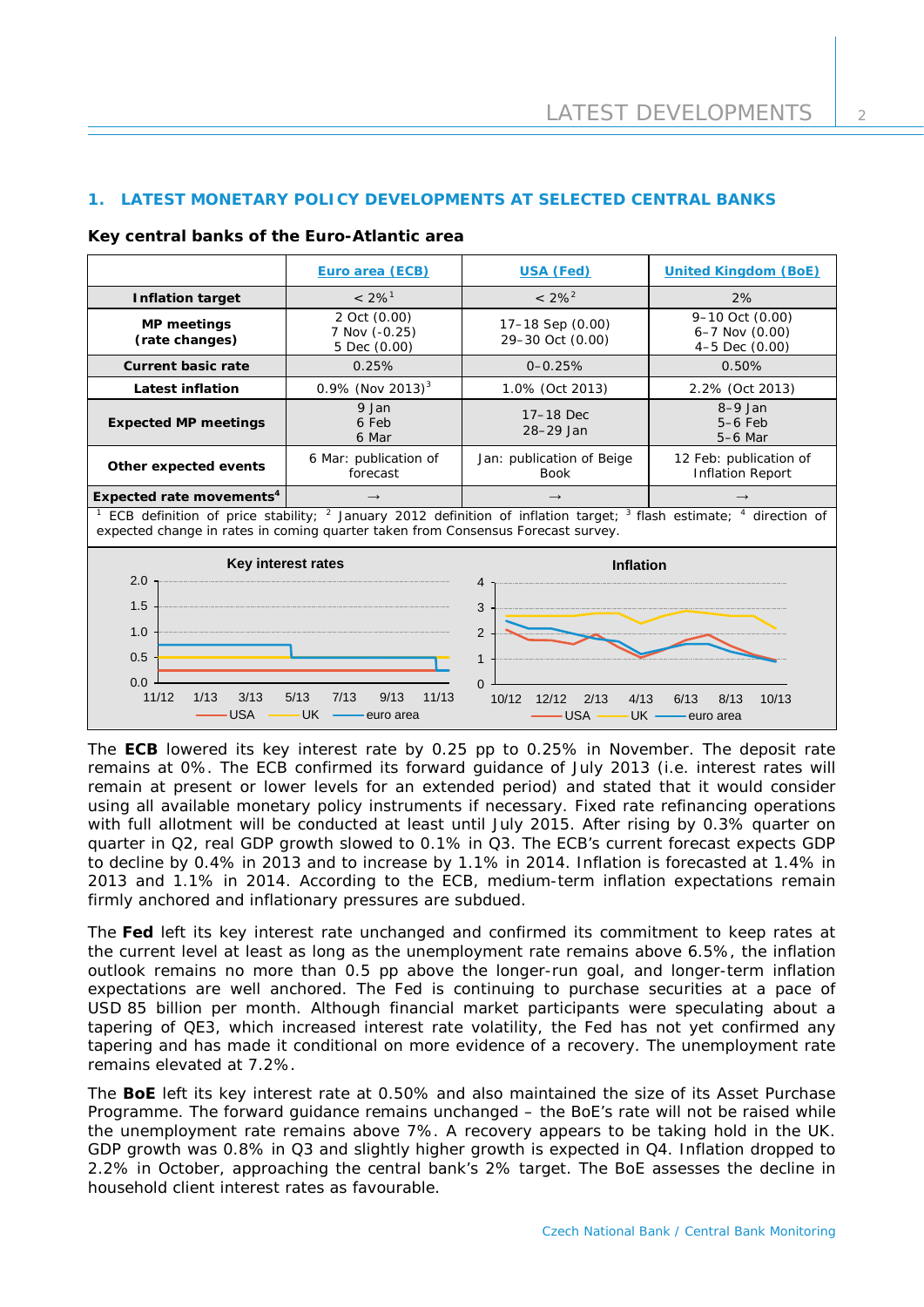| <b>Sweden (Riksbank)</b>                                                                                                                                                         |                                                  | <b>Hungary (MNB)</b>                                                  | <b>Poland (NBP)</b>                                      |  |
|----------------------------------------------------------------------------------------------------------------------------------------------------------------------------------|--------------------------------------------------|-----------------------------------------------------------------------|----------------------------------------------------------|--|
| <b>Inflation target</b>                                                                                                                                                          | 2%                                               | 3%                                                                    | 2.5%                                                     |  |
| <b>MP</b> meetings<br>(rate changes)                                                                                                                                             | 23 Oct (0.00)                                    | 24 Sep (-0.20)<br>29 Oct (-0.20)<br>26 Nov (-0.20)                    | $1 - 2$ Oct $(0.00)$<br>5-6 Nov (0.00)<br>3-4 Dec (0.00) |  |
| <b>Current basic rate</b>                                                                                                                                                        | 1.00%                                            | 3.20%                                                                 | 2.50%                                                    |  |
| <b>Latest inflation</b>                                                                                                                                                          | -0.1% (Oct 2013)                                 | 0.9% (Oct 2013)                                                       | 0.8% (Oct 2013)                                          |  |
| <b>Expected MP meetings</b>                                                                                                                                                      | $16$ Dec<br>12 Feb                               | 19 Dec                                                                | $7-8$ Jan<br>$4-5$ Feb<br>$4-5$ Mar                      |  |
| Other expected events                                                                                                                                                            | 24 Oct: publication of<br>Monetary Policy Report | 25 Sep: publication of<br>Quarterly Report on Inflation               | Mid-March: publication of<br><b>Inflation Report</b>     |  |
| Expected rate movements <sup>1</sup>                                                                                                                                             |                                                  |                                                                       | $\rightarrow$                                            |  |
| <sup>1</sup> Direction of expected change in rates in coming quarter taken from Consensus Forecast survey.                                                                       |                                                  |                                                                       |                                                          |  |
| $\frac{8}{7}$<br>6<br>5<br>$\overline{4}$<br>3<br>$\overline{2}$<br>$\mathbf{1}$<br>$\Omega$                                                                                     | Key interest rates                               | <b>Inflation</b><br>6<br>5<br>4<br>3<br>$\overline{2}$<br>$\mathbf 0$ |                                                          |  |
| 11/12<br>1/13<br>3/13<br>7/13<br>9/13<br>11/13<br>5/13<br>10/12<br>12/12<br>2/13<br>4/13<br>6/13<br>8/13<br>10/13<br><b>SWE</b><br><b>HUN</b><br>POL<br>SWE<br><b>HUN</b><br>POL |                                                  |                                                                       |                                                          |  |

# **Selected central banks of inflation-targeting EU countries**

The **Riksbank** left its key interest rate unchanged at 1% and still does not expect to raise it until the end of 2014. Inflation is low and the Riksbank expects it to increase only very slowly and attain the 2% target in 2015. The Swedish economy is showing further signs of gradual recovery, including improving labour market conditions and rising sentiment among households and companies. Low interest rates and an expansionary fiscal policy are creating the conditions for higher household consumption in the coming quarters. Economic growth in Sweden will thus gradually rise, leading to a fall in unemployment and a rise in employment.

Once again, the **MNB** lowered its monetary policy rate three times in the last quarter, on each occasion by 0.20 pp, i.e. by a total of 0.60 pp to 3.20%. Inflation continued to fall in October, staying at historical lows. The MNB believes that low inflation will help anchor inflation expectations. Subdued wage dynamics suggest that companies are adjusting to higher production costs mainly through the labour market. The recovery in domestic demand is weak. The MNB expects exports to grow in line with a pick-up in external demand starting from the end of this year.

The **NBP** left its monetary policy rate unchanged at 2.50%. The inflation rate dropped from 1% in September to 0.8% in October and is thus still well below the inflation target of 2.5%. The NBP expects inflationary pressures to remain subdued in the coming quarters, although the Q3 data point to a gradual economic recovery and rising domestic demand driven by consumption and investment. In addition, Q3 saw a small decline in unemployment and an increase in wage growth. However, industrial output, construction output and retail sales rose more slowly in October than in previous months.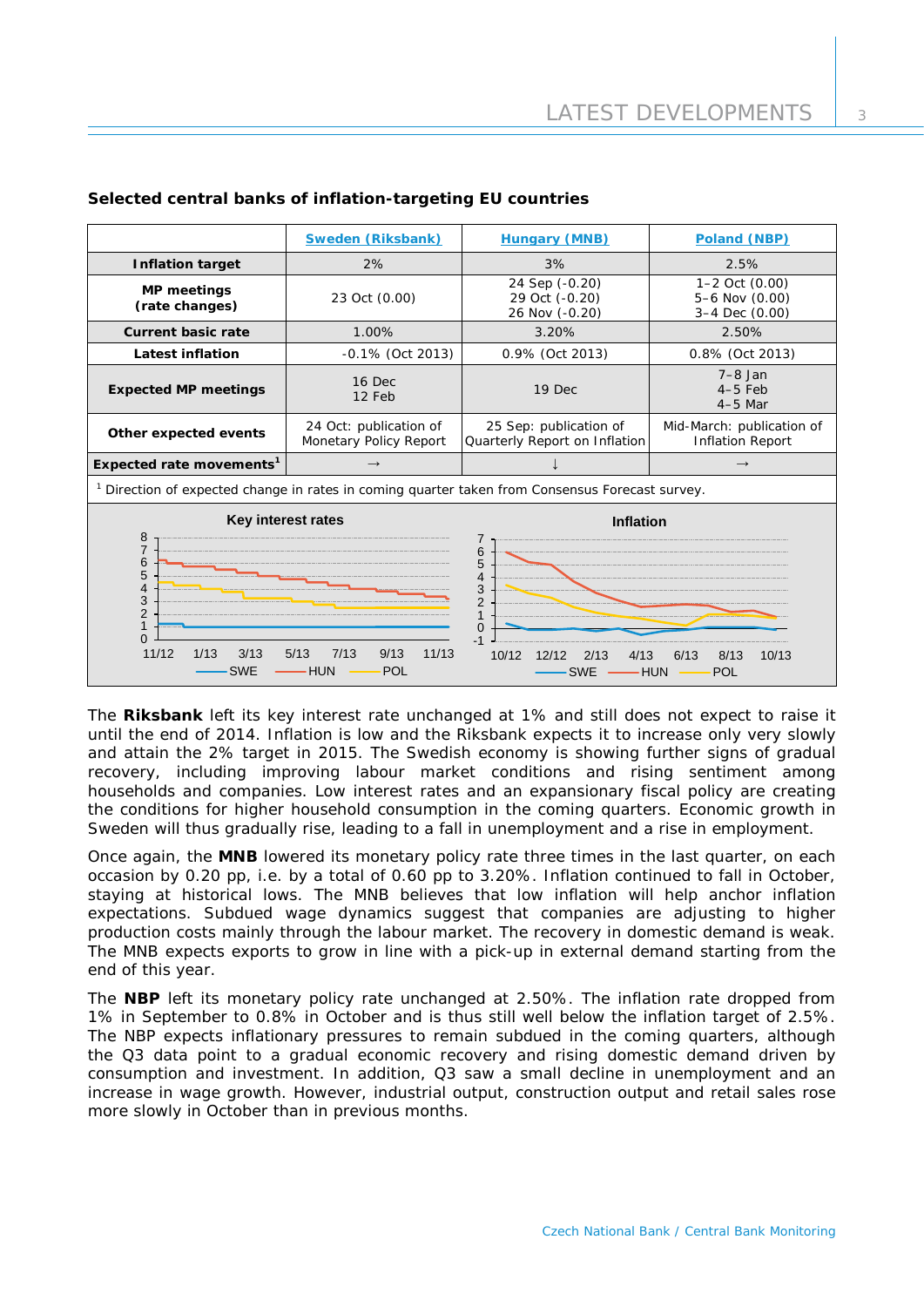|                                                                                                                                                                                               | <b>Norway (NB)</b>                                        | <b>Switzerland (SNB)</b>                                                                          | <b>New Zealand (RBNZ)</b>                           |  |
|-----------------------------------------------------------------------------------------------------------------------------------------------------------------------------------------------|-----------------------------------------------------------|---------------------------------------------------------------------------------------------------|-----------------------------------------------------|--|
| <b>Inflation target</b>                                                                                                                                                                       | 2.5%                                                      | $0 - 2%$                                                                                          | 2%                                                  |  |
| <b>MP meetings</b><br>(rate changes)                                                                                                                                                          | 19 Sep (0.00)<br>5 Dec (0.00)                             | 19 Sep (0.00)                                                                                     | 12 Sep (0.00)<br>31 Oct (0.00)                      |  |
| <b>Current basic rate</b>                                                                                                                                                                     | 1.50%                                                     | $0 - 0.25 \%$ <sup>1</sup>                                                                        | 2.50%                                               |  |
| <b>Latest inflation</b>                                                                                                                                                                       | 2.4% (Oct 2013)                                           | -0.3% (Oct 2013)                                                                                  | 1.4% (2013 Q3)                                      |  |
| <b>Expected MP meetings</b>                                                                                                                                                                   | 27 Mar                                                    | 20 Mar                                                                                            | 12 Dec<br>30 Jan                                    |  |
| Other expected events                                                                                                                                                                         | 27 Mar: publication of<br>Monetary Policy Report          | 19 Dec: publication of<br>Monetary Policy Report                                                  | 12 Dec: publication of<br>Monetary Policy Statement |  |
| Expected rate movements <sup>2</sup>                                                                                                                                                          | $\rightarrow$                                             | $\rightarrow$                                                                                     | $\rightarrow$                                       |  |
| Chart displays centre of band; <sup>2</sup> direction of expected change in rates in coming quarter taken from Consensus<br>Forecast survey or, in the case of New Zealand, from RBNZ survey. |                                                           |                                                                                                   |                                                     |  |
| Key interest rates                                                                                                                                                                            |                                                           | <b>Inflation</b>                                                                                  |                                                     |  |
| 3                                                                                                                                                                                             |                                                           | 4                                                                                                 |                                                     |  |
| $\overline{2}$                                                                                                                                                                                |                                                           | 3<br>$\overline{2}$                                                                               |                                                     |  |
|                                                                                                                                                                                               |                                                           | $\mathbf{1}$                                                                                      |                                                     |  |
| 1                                                                                                                                                                                             |                                                           | $\Omega$                                                                                          |                                                     |  |
| $\overline{0}$                                                                                                                                                                                |                                                           |                                                                                                   |                                                     |  |
| 11/12<br>1/13<br>3/13<br><b>NOR</b>                                                                                                                                                           | 7/13<br>5/13<br>9/13<br>11/13<br><b>CHE</b><br><b>NZL</b> | 10/12<br>8/13<br>12/12<br>6/13<br>10/13<br>2/13<br>4/13<br><b>NOR</b><br><b>CHE</b><br><b>NZL</b> |                                                     |  |

## **Other selected inflation-targeting countries**

**Norges Bank** left its key policy rate unchanged at 1.5%. It expects the rate to remain at this level until summer 2015 and rise slowly thereafter. Inflation has been lower than expected in the past two months. Growth prospects for the Norwegian economy have weakened somewhat, but growth is still expected to edge up. The central bank issued advice to the Ministry of Finance on the countercyclical capital buffer, which should increase banks' resilience to future loan losses (more information [here\)](http://www.norges-bank.no/en/about/published/press-releases/2013/press-release-5-december-2013_2/).

The **SNB** left rates in the lower part of the 0–0.25% target range and is sticking to its commitment to enforce a minimum exchange rate of CHF 1.20/EUR. The inflation outlook saw just a slight upward change compared to the June meeting. The inflation rate will thus reach -0.2% in 2013 and 0.3% in 2014. In 2015, the price level will increase by 0.7%. There are no signs of inflation risks in the Swiss economy according to the SNB. Because of the unexpected GDP growth in Q2, the SNB has now revised its 2013 growth forecast upwards to 1.5–2.0% (up by 0.5 pp compared to the previous forecast). Although the risks of imbalances on the mortgage and real estate markets persist, both segments saw lower growth rates in 2013 H1. The SNB is closely monitoring the above risks.

The **RBNZ** left its key rate unchanged at 2.50% but expects it to rise in 2014. Inflation has increased and was back within the central bank's target band in October. Growth in the New Zealand economy is picking up; the economy grew by 3% in the year to September. The RBNZ has responded to high house price inflation with macroprudential tools, specifically by restricting new residential mortgage lending at loan-to-value ratios (LVRs) of over 80% (more information [here](http://www.rbnz.govt.nz/news/2013/5396734.html) and [here\)](http://www.rbnz.govt.nz/news/2013/5406716.html). This measure took effect on 1 October 2013 and is aimed at reducing mortgage lending and thereby curbing excessively high house price inflation. The first published results show that mortgage lending at LVRs above 80% fell during October (more information [here\)](http://www.rbnz.govt.nz/news/2013/5546600.html).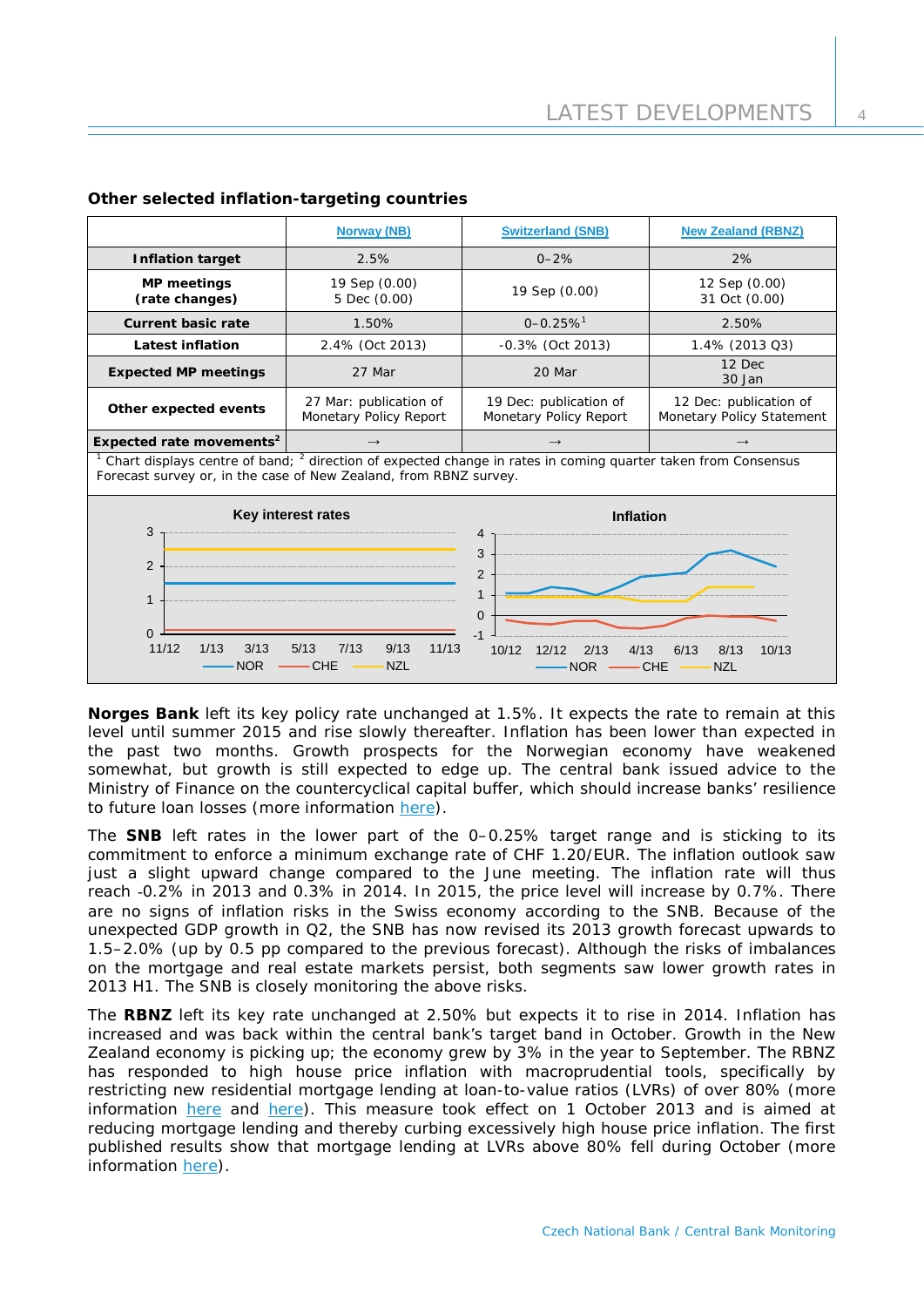## **2. NEWS**

#### **[Swap agreements of six central banks converted to standing arrangements](http://www.federalreserve.gov/newsevents/press/monetary/20131031a.htm)**

Six leading central banks agreed to convert their existing temporary liquidity swap arrangements to standing arrangements. The bilateral agreements, designed in 2008 to provide US dollar liquidity and since 2009 to ease strains in financial markets also in the currencies of the other relevant central banks, had repeatedly been extended. The parties to the arrangements are the Federal Reserve, the Bank of Canada, the Bank of England, the Bank of Japan, the European Central Bank and the Swiss National Bank.

#### **Bank of England makes changes to [Sterling Monetary Framework](http://www.bankofengland.co.uk/markets/Documents/money/publications/liquidityinsurance.pdf)**

The Bank of England announced changes to its approach to providing liquidity insurance to the banking system. The changes are designed to increase the availability and flexibility of liquidity insurance, by providing liquidity at longer maturities, against a wider range of collateral, at lower cost and with greater predictibility of access. The changes will take effect in 2014. Current use of the facilities is limited as the BoE's asset purchases and the Funding for Lending Scheme (FLS) provide banks with a huge amount of liquidity. The BoE also decided that as regards the [FLS,](http://www.bankofengland.co.uk/publications/Pages/news/2013/177.aspx) as from February 2014 it will no longer generate any additional borrowing allowances for household lending and will focus solely on business lending, mainly to small and medium-sized enterprises.

# **Norges Bank launches research project on [flexible inflation targeting](http://www.norges-bank.no/en/about/published/speeches/2013/7-oktober-2013-oystein-olsen/)**

Norwegian central bank governor Øystein Olsen announced the launch of a research project called "Flexible inflation targeting: challenges and possibilities". The research work will focus on small open economies and specific limitations in their conduct of monetary policy and will discuss how monetary policy should respond to changes in the terms of trade. The project will cover issues of financial stability from the monetary policy viewpoint, financial crises, supplyside shocks and monetary policy communication.

#### **[ECB prepares for its new role in financial supervision](http://www.ecb.europa.eu/ssm/html/index.en.html)**

The euro area continues to develop its banking union. The regulation on the Single Supervisory Mechanism (SSM) entered into force in November. The European Central Bank will take on responsibility for the direct supervision of significant credit institutions in November 2014. The ECB expects to supervise around 130 credit institutions, representing almost 85% of total banking assets in the euro area.

#### **Riksbank publishes [document to mark 20 years of inflation targeting](http://www.riksbank.se/en/Press-and-published/Notices/2013/Special-issue-of-the-Economic-Review-20-years-of-inflation-targeting/)**

The Riksbank published a special issue of its Economic Review containing papers discussed at an international conference organised in June to mark 20 years of inflation targeting in Sweden. The document outlines experiences with this monetary policy regime and summarises discussions about communication and forward guidance by central banks, the effects of financial imbalances and new macroprudential tools, and the effects of banking globalisation on monetary policy autonomy.

## **New Fed and BoI governors**

After Fed chair Ben Bernanke's mandate terminates at the end of January, his colleague from the FOMC Janet L. Yellen will head the institution. The current vice-chair of the FOMC was nominated by President Obama at beginning of October and her nomination was approved by the Senate in November.

The Bank of Israel also has new governor, Karnit Flug, who previously served as its deputy governor.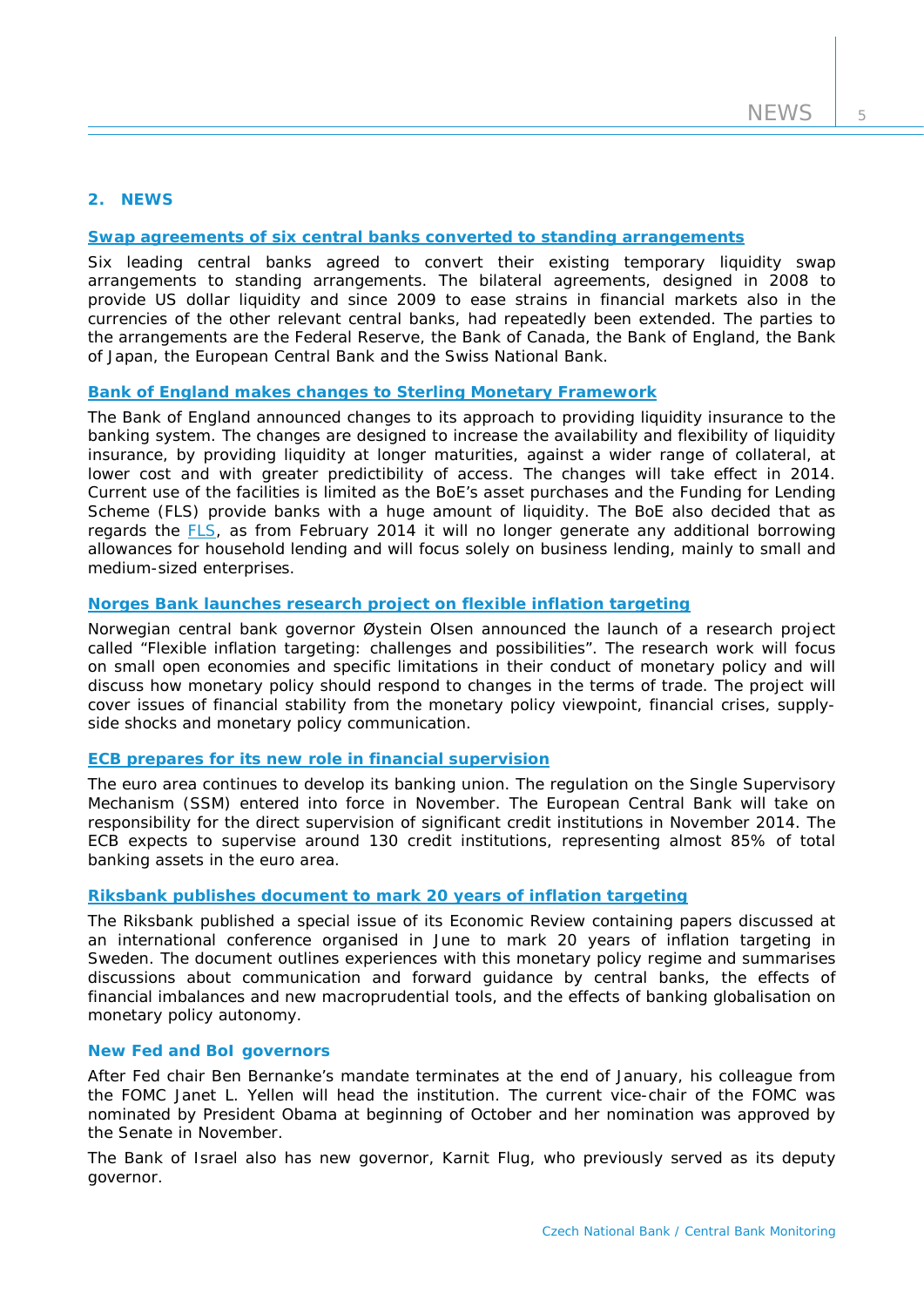# **3. SPOTLIGHT: INFLATION EXPECTATIONS**

*Inflation expectations play a key role in monetary policy since they can significantly affect the actual subsequent evolution of the price level and in the long run they testify to the central bank's credibility. In some countries, the level of inflation expectations can be derived from the market values of inflation-linked financial instruments, but direct surveys of the opinions of households, corporations and economic experts are frequently used. At the turn of the millennium, expected inflation in many advanced economies decreased and became anchored, thanks largely to the setting of inflation targets. Short-term inflation expectations in many economies responded strongly to the pre-crisis rise in global commodity prices and later fell sharply following the collapse of Lehman Brothers. In recent years, they have stabilised again and below-average inflation is expected in many countries this year. Deflationary expectations have long been prevalent in Japan, but this year's figures suggest a sharp change in perceptions of future inflation in response to measures taken to tame deflation.*

Economic agents' expectations regarding the future price level are a key factor affecting that level. The power of thinking can be truly great and expectations can thus be self-fulfilling. That is to say, if people believe in a particular level of inflation, they will take it into account in their decisions – in their wage and price bargaining and via their investment contracts. Inflation expectations testify in large measure to the credibility of the central bank. This is especially true of long-term expectations, which are less affected by current price shocks. Expectations tend to be better anchored in countries with a specific numerical target for inflation or a definition of price stability. If the central bank is credible, market participants believe that it will hit its target and this target becomes their outlook. This can help the central bank to overcome temporary inflation shocks without the need for a significant monetary policy response. Inflation expectations are also a significant indicator of inflationary/deflationary risks.

In practice, central banks get an idea about inflation expectations from two main sources: from inflation-indexed financial instruments (in countries where such instruments are available) or from surveys of households, corporations or financial analysts.

To **derive** inflation expectations from **developments on markets in financial instruments**, government bonds and interest rate swaps are mostly used. The yield spread between classic government bonds and inflation-linked ("inflation-proof") bonds with the same maturity – known as the break-even inflation rate – can only be derived on markets that are sufficiently deep and liquid. These include the markets of the USA (Treasury Inflation Protected Securities, TIPS) and the UK (index-linked gilts), which have a long tradition of inflation-proof bonds. Data on interest rates from inflation-linked swaps, which are particularly prevalent in the euro area, can also be used. Inflation-linked swaps are contracts which involve an exchange of a fixed payment for realised inflation over a predetermined horizon. The fixed swap rate thus provides a direct reading of the market's expected inflation rate.

However, a large measure of caution is needed when interpreting indicators based on financial instruments, as these market instruments contain inflation risk premia (compensation for the risks surrounding baseline inflation expectations), which are unobservable and time-varying. Inflation-indexed bond markets are often less liquid than classic bond markets, and inflationindexed bond yields can be affected disproportionately to classic bond yields in situations of increased market stress. Yields can also be affected by institutional factors, as pension companies and insurance companies, for example, can have a strong inclination towards inflation-linked bonds, thereby affecting the premia.

**Data based on surveys** of households, corporations or economic analysts offer another view of inflation expectations. Given the frequent occurrence of extreme responses, the median is usually used. Greater heterogeneity of the responses indicates greater uncertainty in the inflation outlook. Most inflation expectations surveys are conducted at national level and, not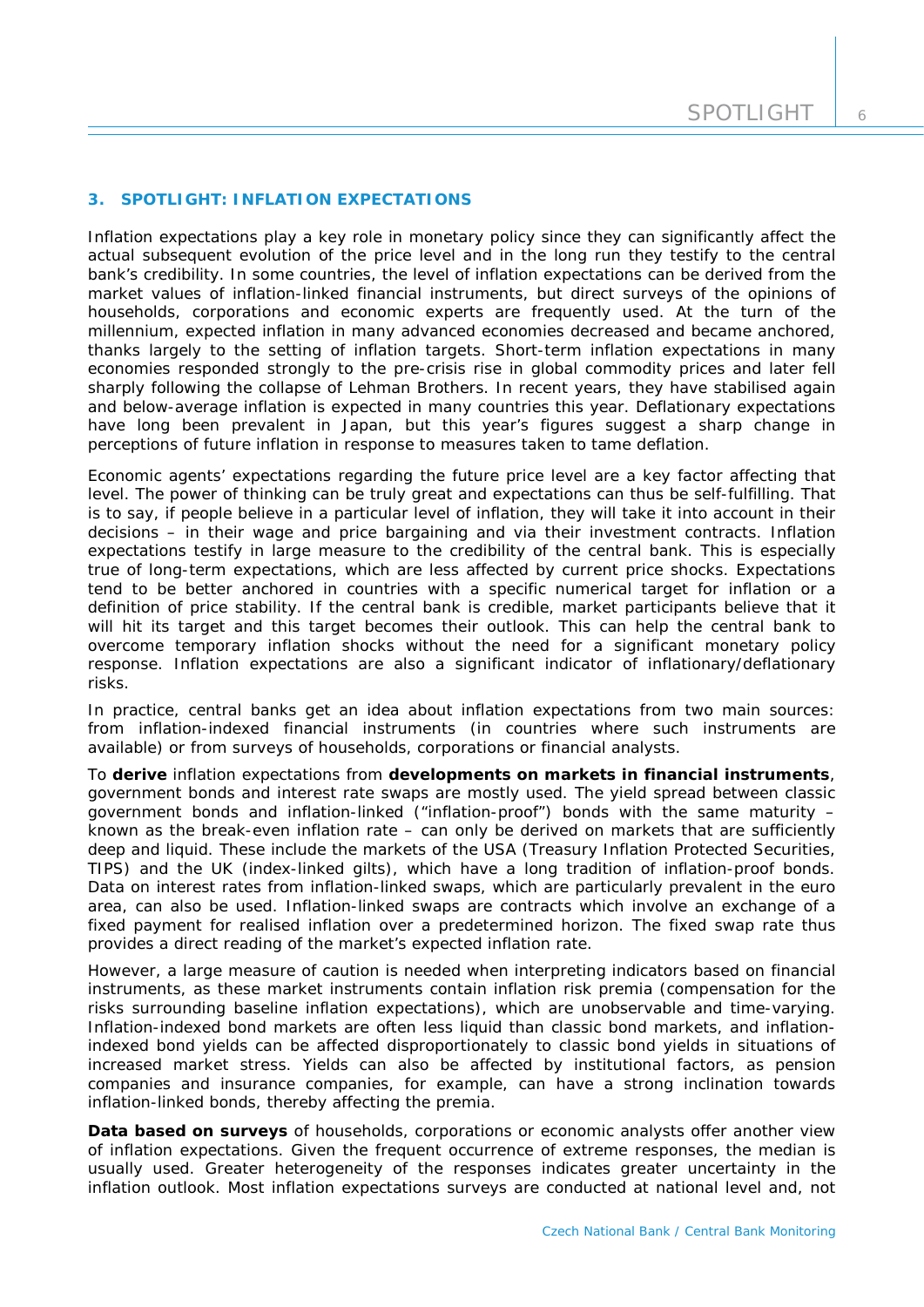surprisingly, are commissioned mainly by central banks. A distortion is usually seen for households, since their perceptions are strongly affected by prices of the most frequently purchased goods and services (e.g. food and petrol). Some economic agents may base their views of future inflation on historical experience, in which case inflation expectations are more backward-looking and persistent. Conversely, if the central bank's credibility is high the expectations tend to be anchored by the central bank's target. A disadvantage of survey data is their lower frequency (usually quarterly or monthly). Surveys can take a qualitative form (inflation will increase, remain the same or decrease), the respondents may be offered ranges for the expected inflation rate or asked to provide a specific figure for their forecast (usually in the case of firms or experts).



In the USA, the University of Michigan conducts a monthly phone survey of a random sample of around 500 consumers. The respondents are asked, among other things, whether they believe prices will go up, go down or stay where they are now during the next 12 months/5 years and by what per cent they expect prices to go up. The average, median, quartiles and variance are published based on the responses. As from next year the Fed's New York branch will provide an alternative to these data in the form of a [new survey](http://www.newyorkfed.org/newsevents/mediaadvisory/2013/1203_2013.html) of consumers' opinions. The Philadelphia branch of the Fed conducts a quarterly survey of professional forecasters (SPF) with approximately 40 respondents.



The European Commission organises a large survey addressing nearly 40,000 consumers from all EU countries every month. Additional information is available on those consumers (age, gender, education, occupation), which can be used to classify the answers. The respondents qualitatively assess how consumer prices will develop in the next 12 months by comparison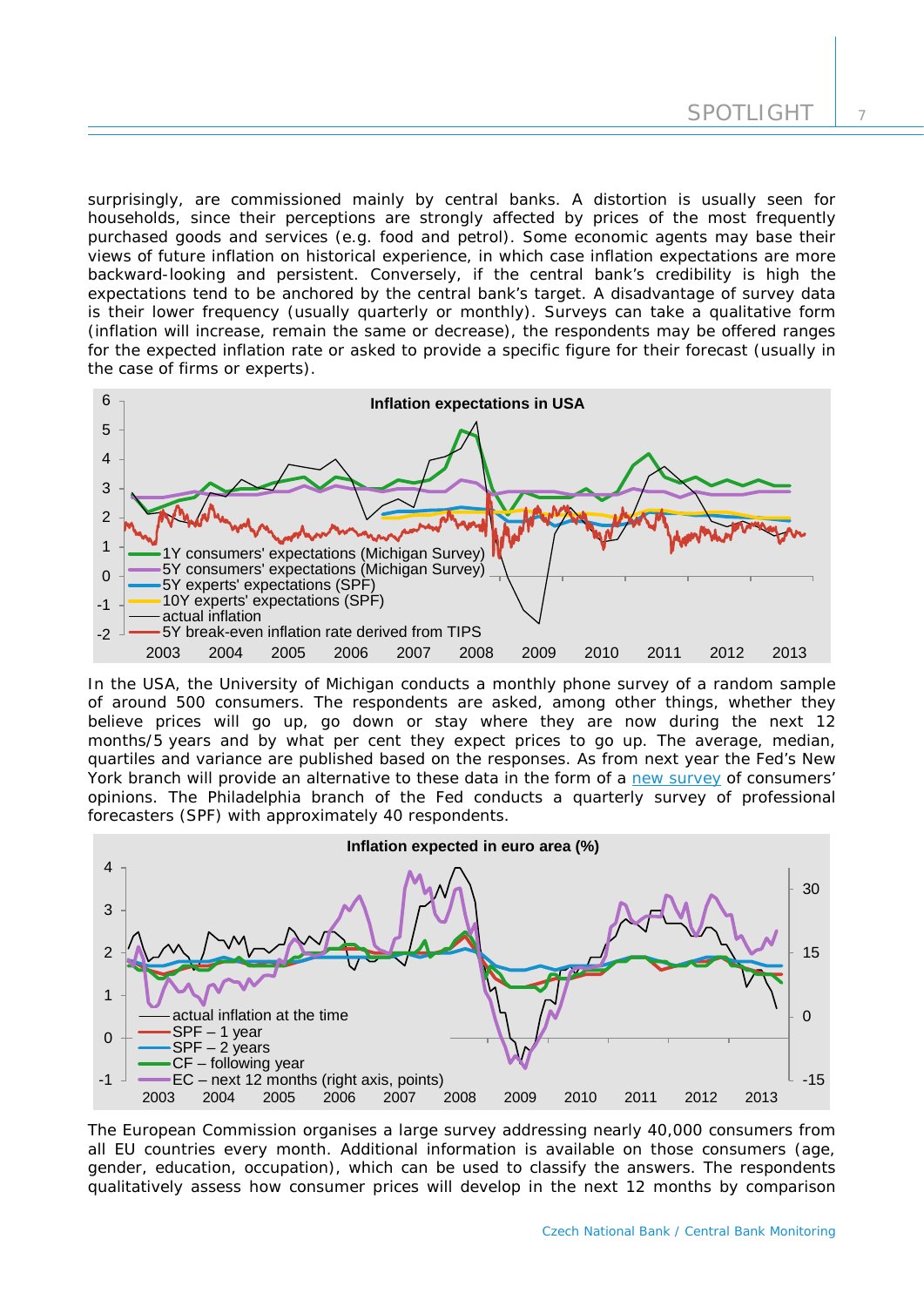with the past 12 months and choose from the following answers: they will increase more rapidly (PP), increase at the same rate (P), increase at a slower rate (E), stay about the same (M), fall (MM), don't know (N). The answers are used to calculate a balance statistic in the form  $PP + P/2 - M/2 - MM$ .



The Bank of Japan is also interested in households' view of future inflation. It, too, asks for a qualitative comparison, with five choices: prices will go down significantly (--), will go down slightly  $(-)$ , will remain almost unchanged  $(0)$ , will go up slightly  $(+)$ , will go up significantly  $(++)$ . The results reveal that large proportion of Japanese people have long been convinced that prices will remain almost unchanged or will go down; a full 75% of respondents believed so at the start of 2003. The proportion of these "deflationary" responses fell during the precrisis global rise in prices but rose sharply again during the crisis. The 2013 results can be interpreted as rising inflation expectations influenced by strong anti-deflation measures.

Central banks also have access to surveys conducted in multiple countries, enabling **international comparisons** to be made. In addition to the Commission's survey, these include the IFO World Economic Survey, the Blue Chip Economic Indicators and the Consensus Forecasts, which process data from several thousand experts from more than 85 countries.



As in the case of national inflation expectations indicators, the Consensus Forecasts data show an effect of the pre-crisis increase in global commodity prices and a subsequent fall in inflation expectations connected with the financial and economic crisis. After the massive quantitative easing was commenced, there were concerns that it would lead to extremely high inflation, but those concerns were not reflected in inflation expectations. Although inflation expectations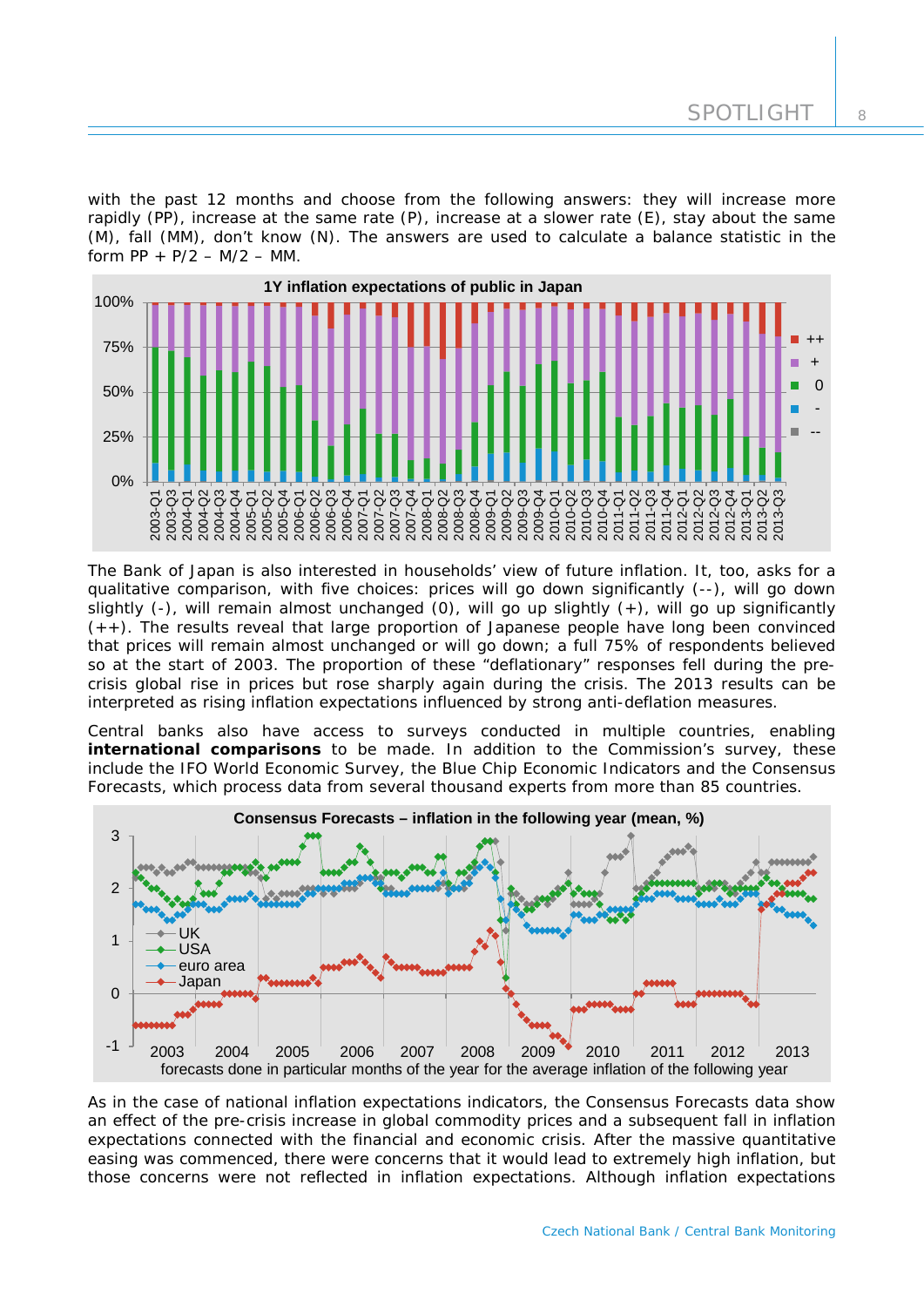have been relatively stable in most of the monitored countries in recent years, the differences between countries gradually widened in 2013. Inflation expected in the UK next year is slightly increasing, probably due to the overshooting of the inflation target in recent years, whereas a decline is apparent in the euro area this year, reflecting the subdued economic growth and the hitting of the conventional limits for monetary policy easing. The survey results may be encouraging for Japan, where the new economic policies of Prime Minister Shinzo Abe and Bank of Japan Governor Haruhiko Kuroda have significantly increased the figures given by experts, whose inflation expectations have gone slightly over the Bank of Japan's 2% target.

While short-term inflation expectations may reflect current risks and perceptions of price shocks, long-term expectations are of special importance for monetary policy. They remain stable for the three major central banks. Given the importance of well-anchored expectations, the continuation of very easy monetary policy by the Fed, the BoE and the ECB is conditional on maintaining confidence in future inflation close to the declared targets. Inflation expectations thus provide a useful additional source of information for central bank decisionmaking.

| Selected surveys, horizon, frequency                                                                                                             |                                                   | Respondents Long-term av.                                    | 2008 Q1-Q3                           | 2009 Q1                              | 2013                                 |
|--------------------------------------------------------------------------------------------------------------------------------------------------|---------------------------------------------------|--------------------------------------------------------------|--------------------------------------|--------------------------------------|--------------------------------------|
| <b>USA</b><br>Michigan Survey of Consumer Attitudes<br>$-1Y(M)$<br>$-5Y(M)$<br>Survey of Professional Forecasters<br>$-5Y(Q)$<br>$-10Y(Q)$       | approx. 600<br>consumers<br>approx. 40<br>experts | (since 2000)<br>3.0%<br>2.9%<br>(since 2007)<br>2.1%<br>2.1% | 4.5%<br>3.1%<br>2.3%<br>2.2%         | 2.1%<br>2.9%<br>1.9%<br>2.2%         | 3.2%<br>2.9%<br>2.0%<br>2.0%         |
| <b>United Kingdom</b><br>GfK/NOP<br>$-1Y(Q)$                                                                                                     | 2,000<br>consumers                                | (since 2000)<br>2.8%                                         | 4.0%                                 | 2.1%                                 | 3.5%                                 |
| Euro area<br>Survey of Professional Forecasters<br>$-1Y(Q)$<br>$-2Y(Q)$<br>$-5Y(Q)$                                                              | approx. 60<br>experts                             | (since 2000)<br>1.7%<br>1.8%<br>1.9%                         | 2.2%<br>2.0%<br>2.0%                 | 1.4%<br>1.7%<br>1.9%                 | 1.5%<br>1.7%<br>2.0%                 |
| <b>Sweden</b><br>Economic tendency survey<br>- households 1Y (M)<br>- corporations 1Y (Q)<br>Prospera survey<br>$-1Y(M)$<br>$-2Y(M)$<br>$-5Y(M)$ | 1,500<br>6,000<br>55<br>organisations             | (since 2000)<br>2.1%<br>1.5%<br>1.9%<br>1.5%<br>2.8%         | 3.0%<br>2.6%<br>3.0%<br>2.8%<br>2.6% | 1.4%<br>0.2%<br>1.1%<br>1.6%<br>2.3% | 1.4%<br>0.9%<br>1.0%<br>1.4%<br>1.9% |
| <b>Hungary</b><br>- calculations based on Commission data                                                                                        |                                                   | (since 2004)<br>6.4%                                         | 8.0%                                 | 8.0%                                 | 5.5%                                 |
| Poland<br>NBP Macroeconomic Survey (M)                                                                                                           | approx. 1,000<br>individuals                      | (since 2002)<br>2.6%                                         | 4.7%                                 | 3.5%                                 | 1.1%                                 |
| <b>Norway</b><br>Survey of firms, experts and academics<br>$-2Y(Q)$<br>$-5Y(Q)$                                                                  |                                                   |                                                              | 2.9%<br>2.6%                         | 2.4%<br>2.7%                         | 2.1%<br>2.5%                         |
| <b>RBNZ</b><br>Survey of households - 1Y (Q)                                                                                                     |                                                   | (since 1995)<br>3.4%                                         | 4.0%                                 | 4.0%                                 | 2.9%                                 |
| <b>Israel</b><br>Exp. of banks and economic consultants (M)                                                                                      |                                                   | (since 2000)<br>2.3%                                         | 2.9%                                 | 0.5%                                 | 1.9%                                 |